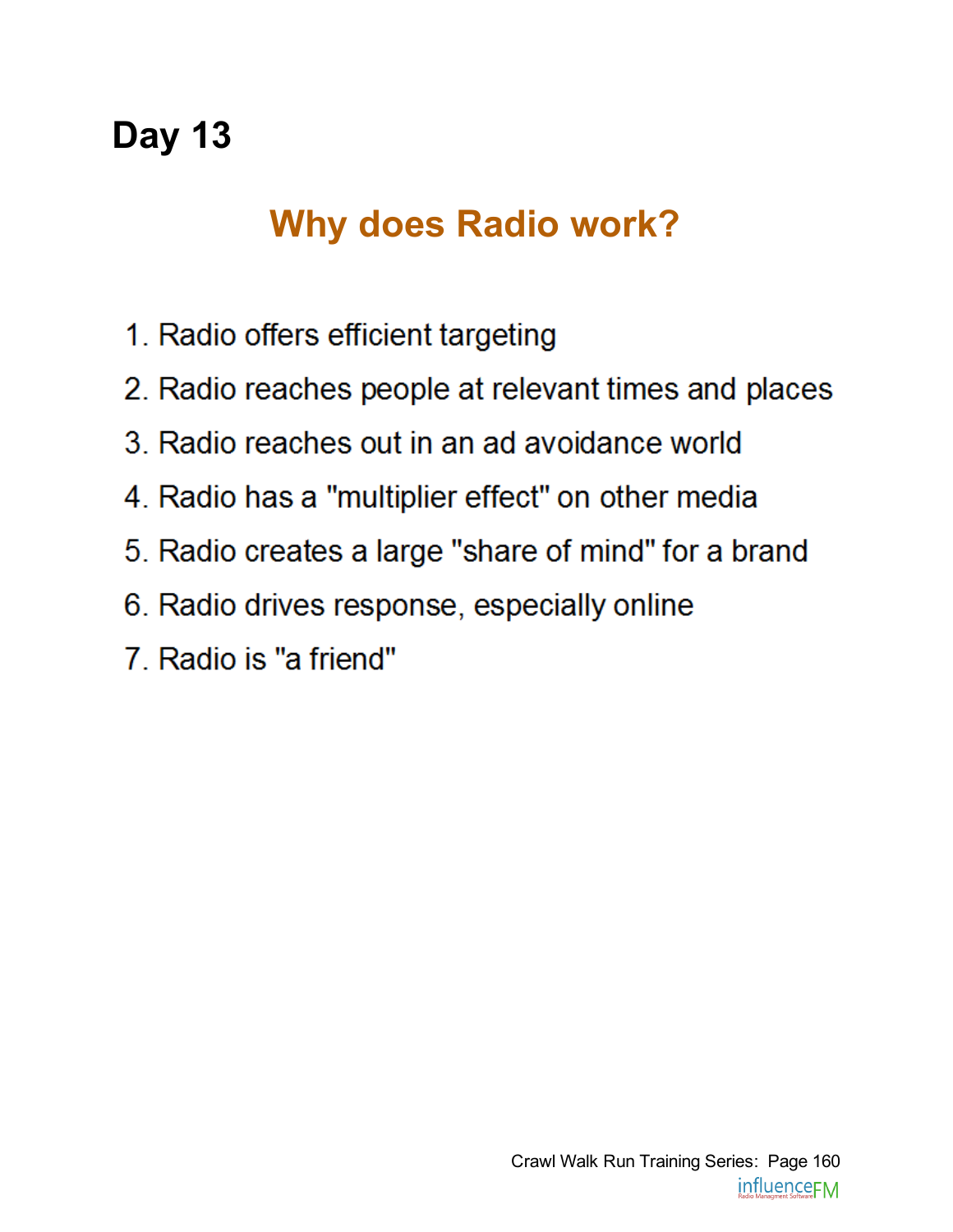Crawl Walk Run Training Series: Page 161influence<sub>FM</sub>

t's local, emotional and personal<br>It's local, emotional and personal<br>It's flexible<br>It's immediate and can reach listeners at any day of the week or any time of the day<br>It's immediate and can reach listeners with you It's local, emotional and personal s local, emotional and P<br>is flexible<br>it's flexible and can reach listeners at any you<br>it's immediate and can reach listeners with you<br>it's transportable - take it everywhere with you<br>it's transportable - take it everywhere ocal, enforce<br>flexible<br>flexible<br>s immediate and can reach listenere with you<br>s immediate and can reach listenere with you<br>s immediate and can't close your ears!<br>it's intrusive - you can't close your ears!<br>It's intrusive - It's local, b.<br>It's flexible is flexible<br>the immediate and can reach invitere which<br>the immediate and can't everywhere which<br>the intrusive - you can't close your effective<br>It's intrusive - you can't close cost effective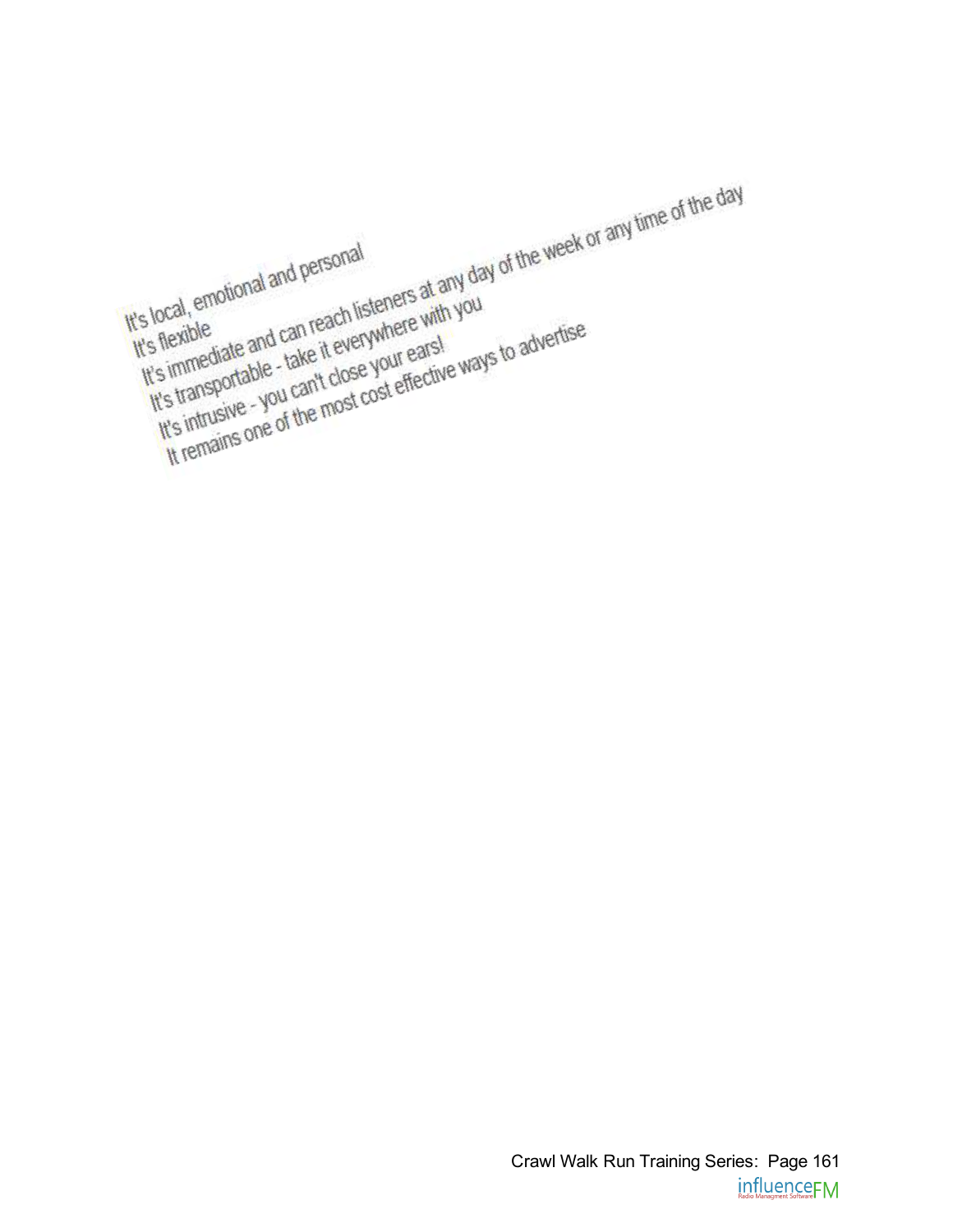

### The Fallout

#### The results are now in. It has been a disaster.

*"PepsiCola and Diet Pepsi have each lost about 5% of their market share in the past year."*

*"For the Pepsicola brand alone this represents a loss of over \$350 Million. For both brands, the loss is probably something in the neighborhood of \$400 Million to a Half Billion dollars."*

*"For the first time ever PepsiCola has dropped from its traditional position as the number two soft drink in America to number three (behind Diet Coke)"*

*In 2010, Pepsi's market share erosion accelerated by eight times compared to the previous year"*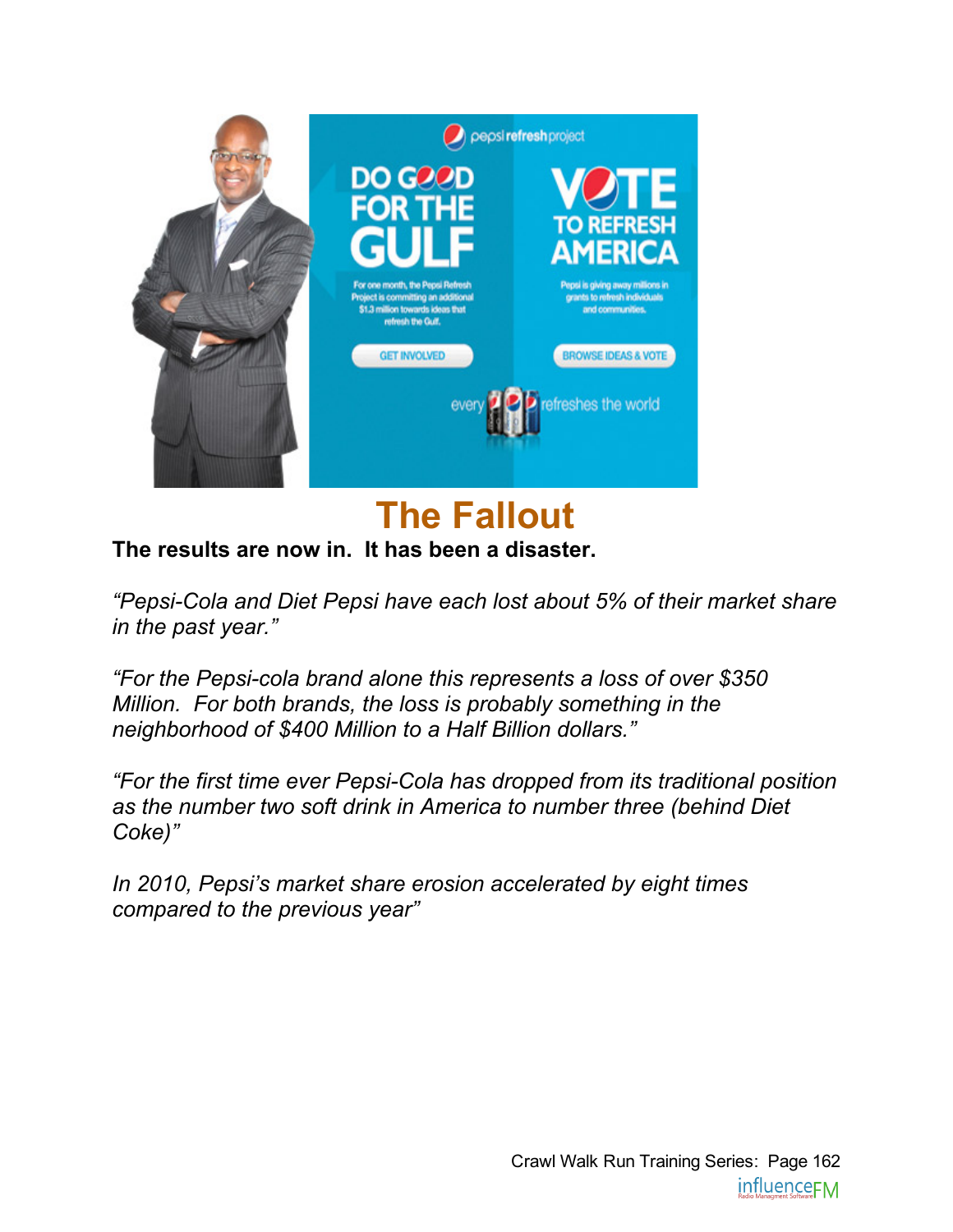#### The results are now in. It has been a disaster.

*"PepsiCola and Diet Pepsi have each lost about 5% of their market share in the past year."*

*"For the Pepsicola brand alone this represents a loss of over \$350 Million. For both brands, the loss is probably something in the neighborhood of \$400 Million to a Half Billion dollars."*

*"For the first time ever PepsiCola has dropped from its traditional position as the number two soft drink in America to number three (behind Diet Coke)"*

*In 2010, Pepsi's market share erosion accelerated by eight times compared to the previous year"*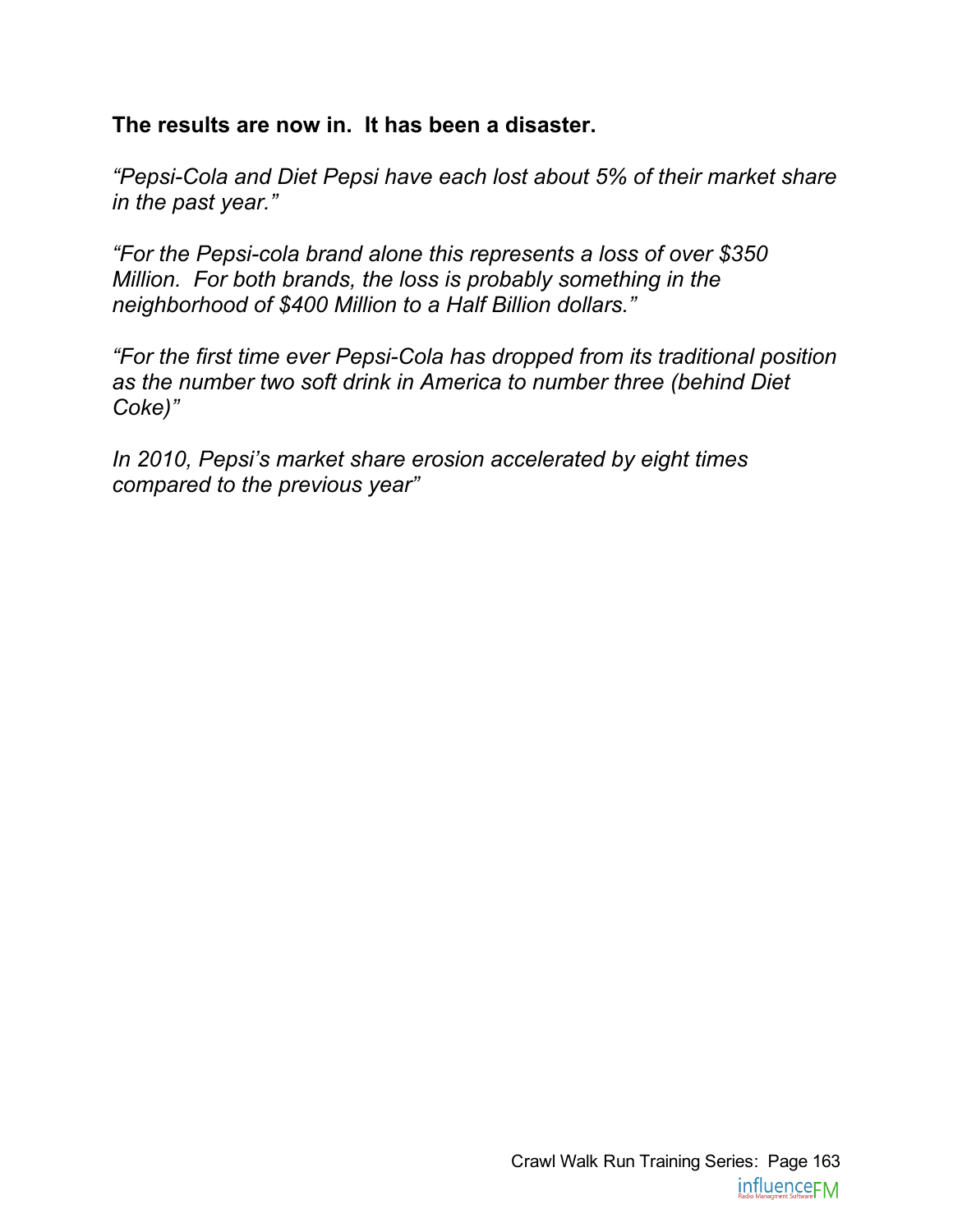### **Search Engine Click-Thru Behavior**



Source: 2006 iProspct Search Engine User Behavior Study @ 2007 Elliance, Inc. | www.elliance.com

### Radio Cost per Click

Market of 100,000 people

A Station with a "6" rating

6000 people

3 Hrs Listening per day, 5.3 Hrs on Weekend +/- 1:30 TSL

8 Ads SHOULD equal about 3 Impressions on audience

18,000 Impressions for \$80 (\$10 per ad) = 4/10 of 1 cent per Impression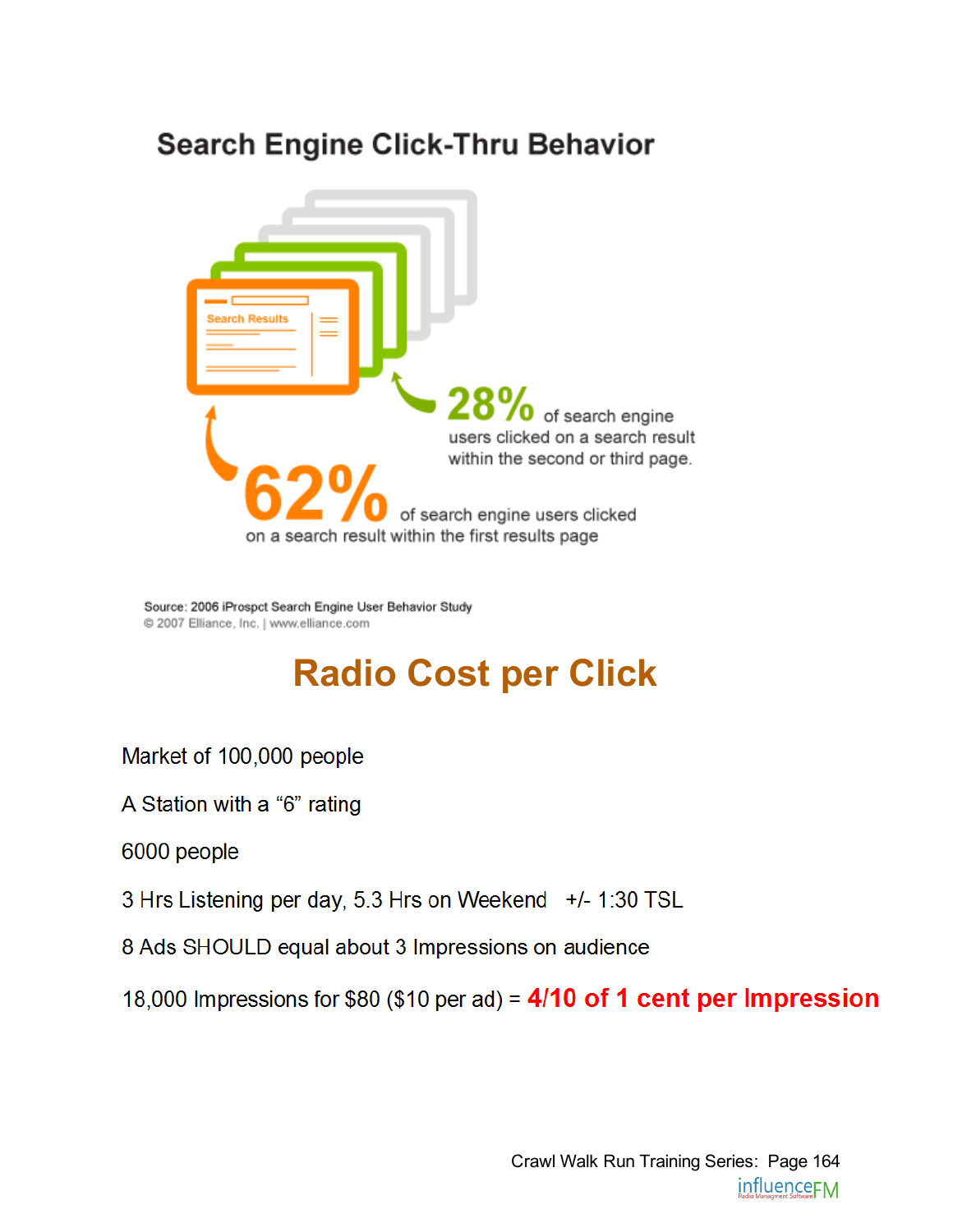# Search Engines are the new \_\_\_\_\_\_\_\_\_\_

When no business comes to mind... Search Engines come into play.

Internet ads are not intrusive.

Internet ads are difficult to target

Click Through rates (full impressions) are EXPENSIVE compared to Radio